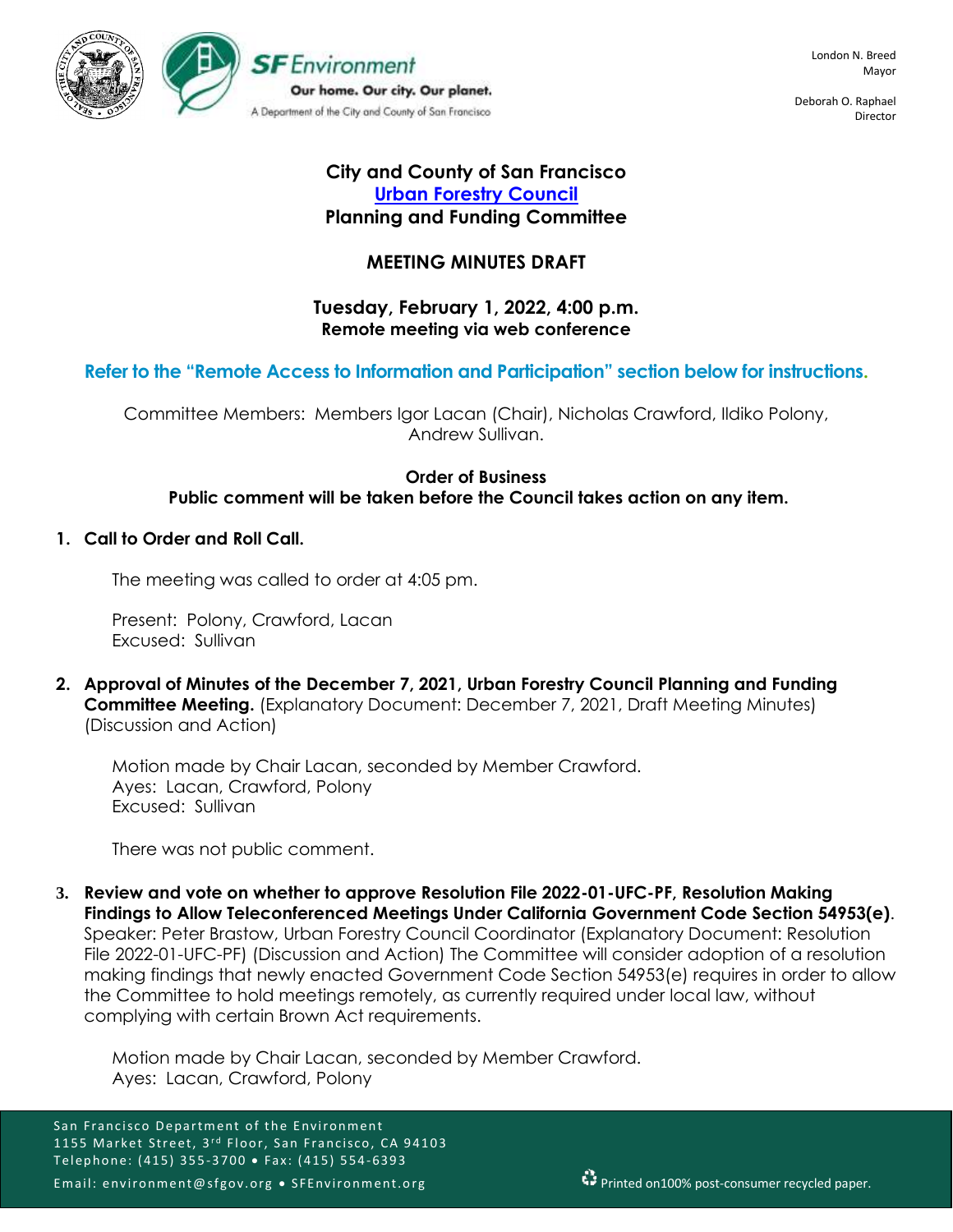Excused: Sullivan

There was no public comment.

**4. General Public Comment:** Members of the public may address the Committee on matters that are within the Committee's jurisdiction and are not on today's agenda.

There was no public comment.

**5. Presentation on emerging urban forestry pests and update on Bay Area acacia and other tree species mortality.** Speaker: Igor Lacan, Committee Chair. (Discussion)

Chair Lacan discussed various pests including plum bud gall mite, invasive shothole borers, boxwood blight, walnut twig beetle, Madrone leafminer, Asian citrus psyllid, Mediterranean oak borer, and new cockroaches.

Member Crawford inquired about the acacia die off. Chair Lacan updated the Committee on current findings of acacia and eucalyptus mortality (in sub-optimal sites).

Member Crawford inquired about ficus, cherries and pittosporum and die back. Chair Lacan discussed that pittosporum is still unknown.

The Committee discussed future agenda items regarding funding for studying these various diseases.

Member Polony inquired about work to prevent the diseases from coming in the first place. Chair Lacan discussed the various pest campaigns and government efforts, and the challenge of inspections versus the level of product importation.

Public Comment: Susan Karasoff thanked Chair Lacan for his presentation.

### **6. New Business/Future Agenda Items.** (Discussion and Possible Action)

Member Crawford discussed creating mapping tools and scanning policies in other cities as agenda items. Member Polony discussed how to the Committee could strategically plan agenda items. The Committee discussed getting back to the 2019 Strategic Plan and agendizing that. Member Crawford discussed agendizing funding, both operational and capital. Member Polony discussed the role of the Council advocating once these items are discussed and progress is made.

Public Comment: Susan Karasoff discussed CalFire funding.

## **7. Adjournment.**

The meeting adjourned at 5:33 pm.

**The next Planning and Funding Committee meeting is on March 1, 2022, at 4:00 p.m. In compliance with the San Francisco Health Officer's Order No. C19-07c, directing all individuals to "shelter in place", public meetings, panels and other advisory bodies will continue on a remote conferencing basis only. Find out about upcoming deadlines, public hearings and meetings. Search the SFEnvironronment.org website archived minutes and agenda.**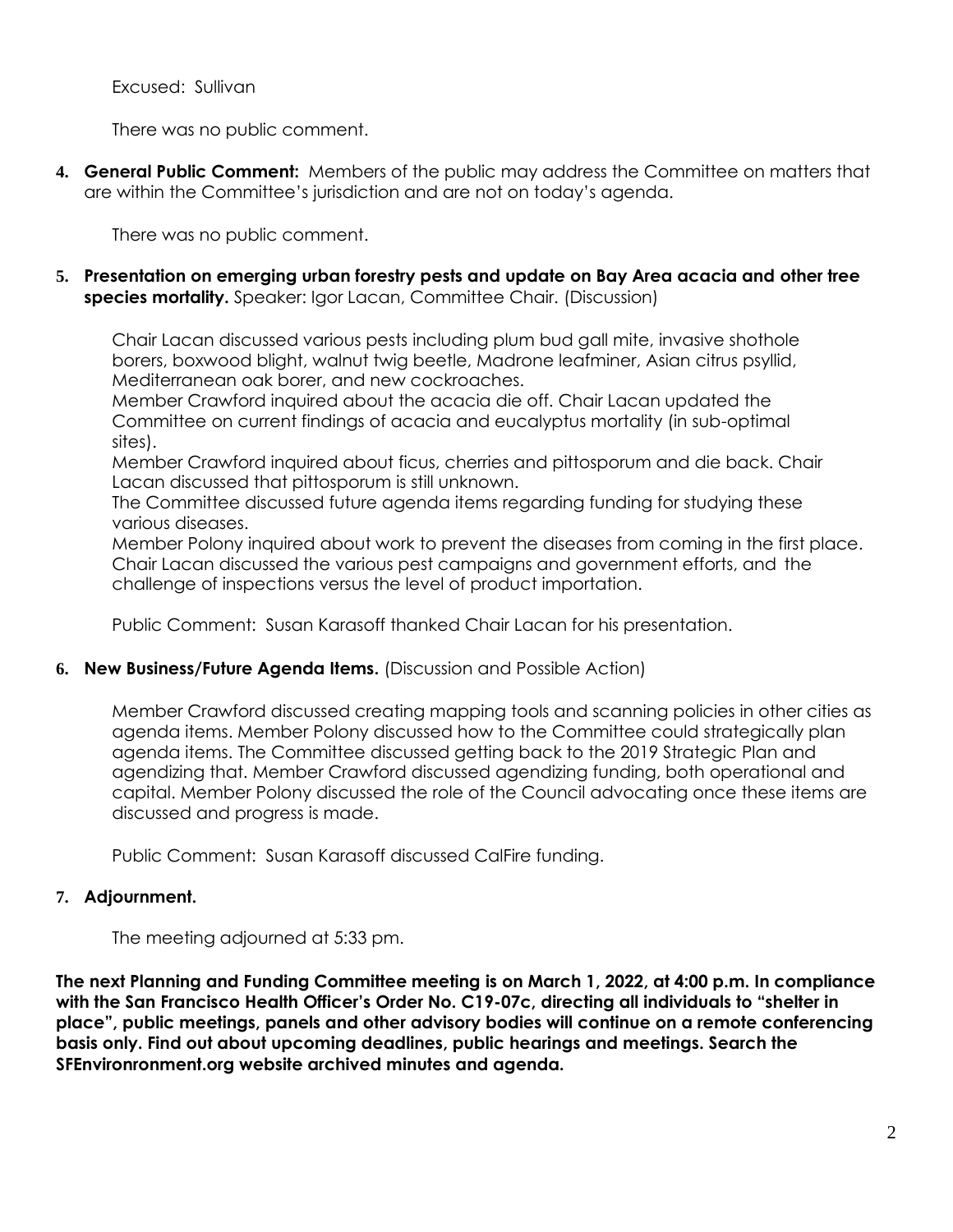# **Remote Access to Information and Participation**

This meeting will be held remotely using video conferencing, through the WebEx Meetings platform, and by telephone for members of the public who are unable to attend using computers or smart devices.

# **Attending the Meeting: Watch or Listen**

Members of the public have the following options for attending the meeting:

Option 1: Watch the meeting using a computer or smart device by clicking on the following link:

**<https://ccsf.webex.com/ccsf/onstage/g.php?MTID=e8a9fa8215da70ee8cfa6cdb33d560c53>**

- If you are able to and would like to watch via your computer, please follow these instructions: i) Click on the link above; ii) Enter your first name, last name, and email address if desired; iii) Click "Join by Browser" (directly beneath the "Join Now" button).
- If you are able to watch via your smart mobile device: i) Download the WebEx Meetings application; ii) Click on the link above; iii) Click "Join"; iv) Enter your name and email; v) Click "Ready to Join".

Option 2: Join the meeting by phone if you do not have access to a computer or smart device. Dial: **415-655-0001** and then enter the Access Code: **2499 906 2237**

# **Participating During Public Comment**

Members of the public will have opportunities to participate during public comment. The public is asked to wait for the particular agenda item before making a comment on that item. Comments will be addressed in the order they are received. When the moderator announces that the Committee is taking public comment, members of the public can:

> Participate over the phone (see above) by pressing \*3 (this step is very important, as it will activate the "Raise Hand" icon in the Participant window).

Depending on the number of people also in line ahead of you, you may have to wait before it is your opportunity to speak. When it is your turn, you will be notified that your line has been unmuted, and it will be your opportunity to speak. Your line will be muted again when your allotted time expires.

In accordance with Governor Gavin Newsom's statewide order for all residents to "Stay at Home" and the numerous local and state proclamations, orders and supplemental directions - aggressive directives have been issued to slow down and reduce the spread of the COVID-19 virus. Copies of explanatory documents are available, 1) on the Urban Forestry Council webpage [https://sfenvironment.org/about/taskforce/urban-forestry-council;](https://sfenvironment.org/about/taskforce/urban-forestry-council) or (2) upon request to the Commission Affairs Manager, at telephone number 415-355-3700, or via e-mail at peter.brastow@sfgov.org.

### **Important Information**

The ringing of and use of cell phones, pagers and similar sound-producing electronic devices are prohibited at this meeting. Please be advised that the Chair may order the removal from the meeting room of any person(s) responsible for the ringing or use of a cell phone, pager, or other similar sound-producing electronic devices.

### **Public Comment**

At this time, members of the public may address the Committee on items of interest that are within the subject matter jurisdiction of the Committee but are not on today's agenda. Public comment will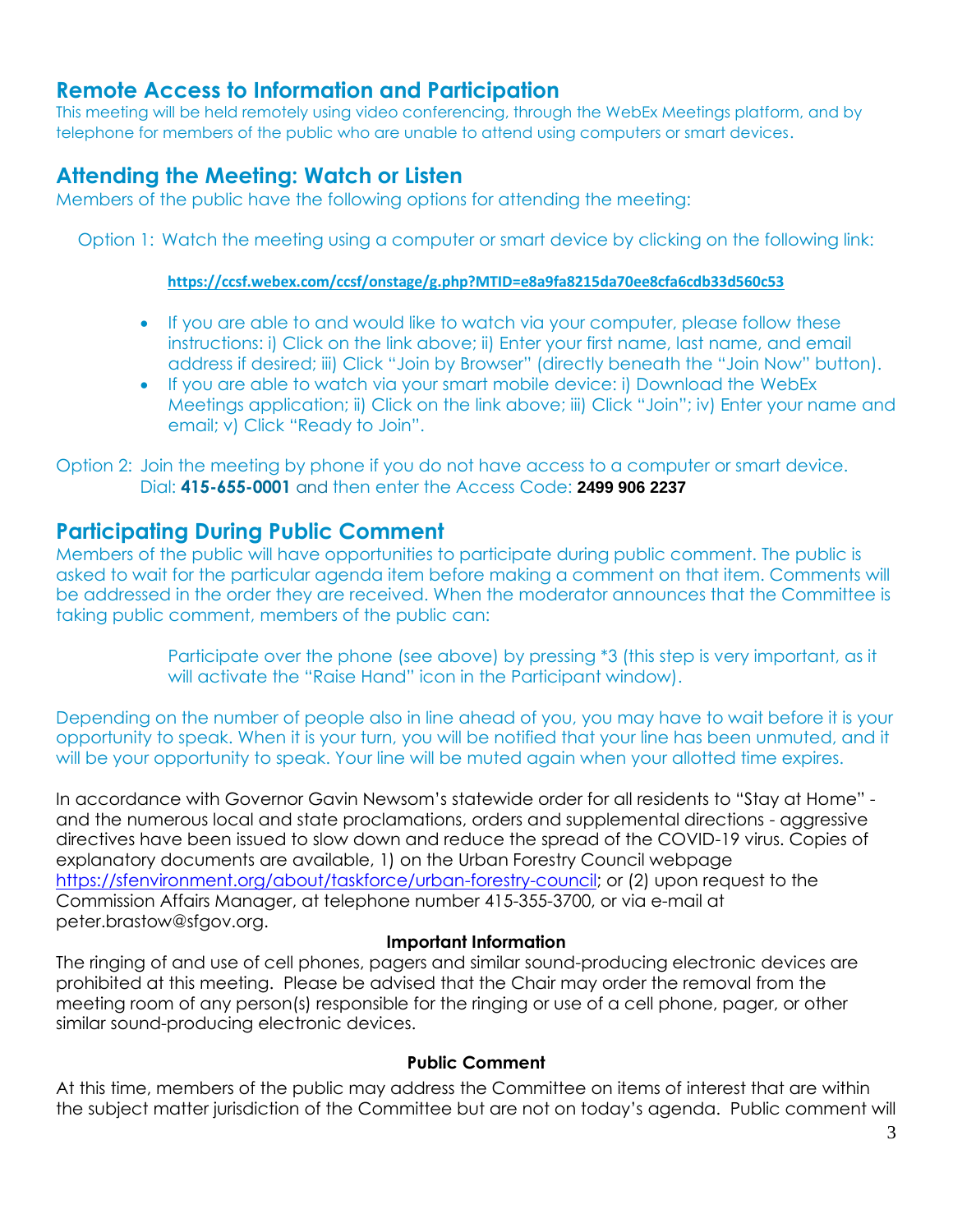be taken following each agendized item. Each member of the public may address the Committee for up to three minutes, unless otherwise announced by the Chair. If it is demonstrated that the comments by the public will exceed 15 minutes, the Chair may continue Public Comment to another time during the meeting.

NOTE: Persons unable to attend the meeting may submit to the Committee, by the time the proceedings begin, written comments regarding the agenda items above. These comments will be made a part of the official public record and shall be brought to the attention of Committee Members. Any written comments should be sent to: Commission Affairs Manager, Department of the Environment, peter.brastow@sfgov.org, by 5:00 p.m. on the day prior to the hearing. Written public comment received by the Council will be posted as an attachment to the minutes.

The Brown Act forbids the Committee from taking action or discussing any item or issue not appearing on the posted agenda. This rule applies to issues raised in public comment as well. In response to public comment, not on an agendized item, the Committee is limited to:

1. Briefly responding to statements made or questions posed by members of the public, or

2. Request staff to report back on a matter at a subsequent meeting, or

3. Directing staff to place the item or issue on a future agenda (Government Code Section 54954.2(a).)

### **Disability Access**

The Urban Forestry Council meetings will be held virtually. The Committee meeting rooms are closed.

The following services are available on request 48 hours prior to the meeting; except for Monday meetings, for which the deadline shall be 4:00 p.m. of the last business day of the preceding week: For American sign language interpreters or the use of a reader during a meeting, a sound enhancement system, and/or alternative formats of the agenda and minutes, please contact the Department of Environment at (415) 355-3700 or peter.brastow@sfgov.org to make arrangements for the accommodation. Late requests will be honored, if possible.

In order to assist the City's efforts to accommodate persons with severe allergies, environmental illnesses, multiple chemical sensitivity or related disabilities, attendees at public meetings are reminded that other attendees may be sensitive to various chemical-based products. Please help the City accommodate these individuals. Individuals with chemical sensitivity or related disabilities should call the Mayor's Office on Disability at (415) 554-6789 or (415) 554-6799 (TTY) for additional information.

#### **Language Access**

Per the Language Access Ordinance (Chapter 91 of the San Francisco Administrative Code), Chinese, Spanish and or Filipino (Tagalog) interpreters will be available upon requests. Meeting Minutes may be translated, if requested, after they have been adopted by the Commission. Assistance in additional languages may be honored whenever possible. To request assistance with these services please contact the Commission Affairs Manager at 415-355-3700 or peter.brastow@sfgov.org, at least 48 hours in advance of the hearing. Late requests will be honored if possible.

### **語言服務**

根據語言服務條例(三藩市行政法典第91章) · 中文、西班牙語和/或菲律賓語(泰加洛語)傳譯人員在收到要求後將會提供 傳譯服務。翻譯版本的會議記錄可在委員會通過後透過要求而提供。其他語言協助在可能的情況下也將可提供。上述的要求